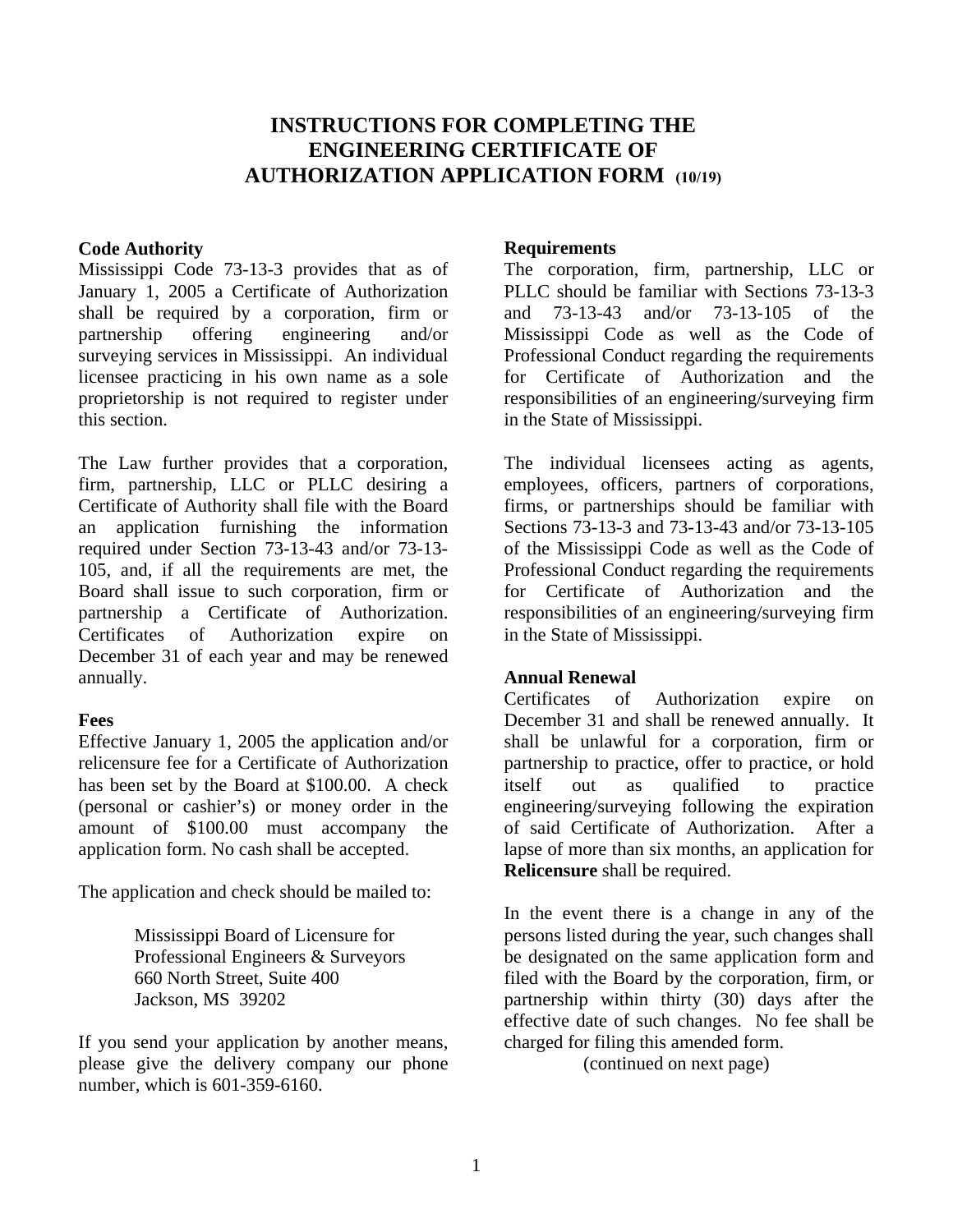# **INSTRUCTIONS FOR COMPLETING THE ENGINEERING CERTIFICATE OF AUTHORIZATION APPLICATION FORM**

Note: The application cannot be processed until the licensee who signs under item 3 is currently licensed in Mississippi. Furthermore, **a Professional Engineer who renders occasional, part-time, or consulting engineering services to a corporation, firm, partnership, LLC or PLLC may not be designated as being responsible for the professional activities of the firm. APPLICATIONS MUST BE TYPED**, USING YOUR COMPUTER OR A TYPEWRITER; HANDWRITTEN APPLICATIONS WILL NOT BE ACCEPTED FOR PROCESSING.

**Question 1:** Furnish name of business, address, and telephone number of principal office.

**Question 2:** Indicate type of business, whether engineering or surveying. A separate COA is required for each service.

**Question 3:** Identify which Professional Engineer, currently licensed in Mississippi, has been designated by your corporation, firm or partnership as the Principal Engineer, or acting on behalf of your corporation or firm. Note the definition of Principal Engineer.

The application must be signed by the designated Mississippi Principal PE. The designated licensee must respond to the questions regarding previous disciplinary actions, felony convictions, and nolo contendere pleas, and should attach explanations and copies of orders as appropriate. Be sure to include proof that all stipulations of disciplinary orders or legal convictions have been met.

If you are not applying for an initial (first time) COA but instead you are submitting an *amended* COA application in order to renew it for another year, the designated licensee only needs to report any disciplinary actions, felony convictions and nolo contendere pleas that have occurred *since the firm's last annual renewal*.

**Question 4:** List the names and titles of all primary officers. List the Mississippi License Numbers where applicable. Primary Officers shall be defined as President, Vice-President and Secretary. The Designating Authority signature may be left blank if the Principal Engineer whose signature appears in item 3 is also a primary officer of the corporation or firm.

If not, a primary officer of the corporation/ firm must approve the designation of the Mississippi licensee as Principal Engineer.

Completion of this question is not required of a partnership.

**Question 5:** List all partners. List Mississippi PE License Numbers where applicable. The Designating Authority signature may be left blank if the Principal Engineer whose signature appears in item 3 is also a partner of the partnership. If not, a partner must approve the designation of the Missisippi licensee as Principal Engineer.

Completion of this question is not required of a firm or corporation.

*Supplemental sheets may be submitted if additional space is required in answering certain questions.*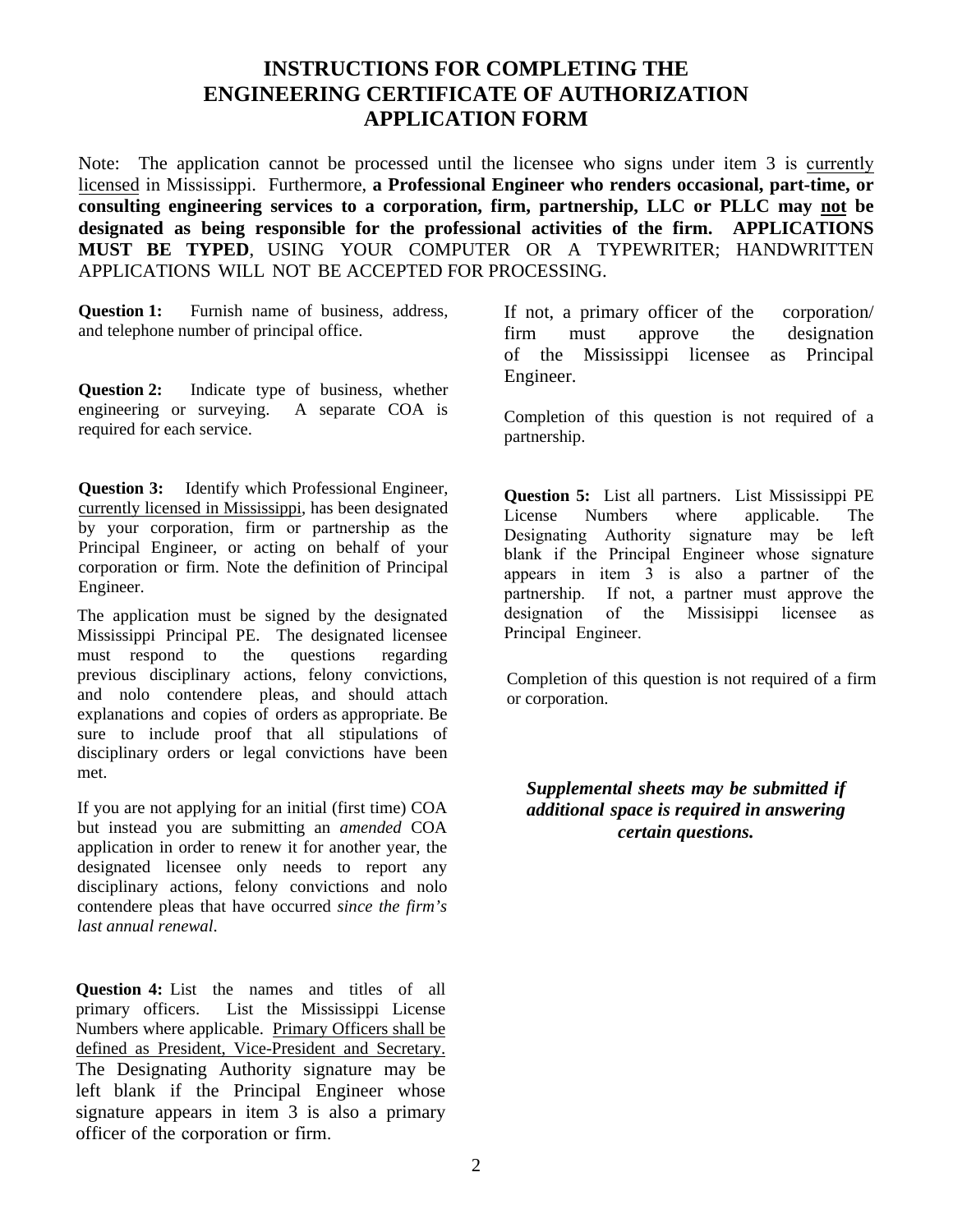|                                                                                                                                                                                                                                                                                                                                                                                                                                                                                                                                              | For Board Use Only 10/2019                                                             |
|----------------------------------------------------------------------------------------------------------------------------------------------------------------------------------------------------------------------------------------------------------------------------------------------------------------------------------------------------------------------------------------------------------------------------------------------------------------------------------------------------------------------------------------------|----------------------------------------------------------------------------------------|
| <b>Mississippi Board of Licensure</b><br>for Professional Engineers and Surveyors<br>660 North Street, Suite 400<br><b>Jackson, MS 39202</b><br>$(601)$ 359-6160 Fax $(601)$ 359-6159<br>www.pepls.ms.gov<br><b>ENGINEERING</b><br><b>CERTIFICATE OF AUTHORITY</b><br><b>Application Form</b>                                                                                                                                                                                                                                                | Received:                                                                              |
|                                                                                                                                                                                                                                                                                                                                                                                                                                                                                                                                              | Fee:                                                                                   |
|                                                                                                                                                                                                                                                                                                                                                                                                                                                                                                                                              | $COA No.: E$ -                                                                         |
|                                                                                                                                                                                                                                                                                                                                                                                                                                                                                                                                              | Date Issued:                                                                           |
|                                                                                                                                                                                                                                                                                                                                                                                                                                                                                                                                              | <b>Fee Schedule:</b><br>Original/Relicensure Fee \$100.00<br>Renewal Fees \$50 online; |
|                                                                                                                                                                                                                                                                                                                                                                                                                                                                                                                                              | Amended Application - no fee due                                                       |
| This $\Box$ original $\Box$ relicensure $\Box$ amended $\Box$ renewal application is hereby made for authorization<br>to offer Engineering Services in the State of Mississippi as a:                                                                                                                                                                                                                                                                                                                                                        |                                                                                        |
| $\Box$ Corporation $\Box$ Firm $\Box$ Partnership $\Box$ Professional Association $\Box$ LLC $\Box$ LLP                                                                                                                                                                                                                                                                                                                                                                                                                                      | $\Box$ Other                                                                           |
| 1. Name of Business: 1. 1. Name of Business:                                                                                                                                                                                                                                                                                                                                                                                                                                                                                                 |                                                                                        |
|                                                                                                                                                                                                                                                                                                                                                                                                                                                                                                                                              |                                                                                        |
|                                                                                                                                                                                                                                                                                                                                                                                                                                                                                                                                              |                                                                                        |
| <b>Phone:</b> $($<br>Fax: $( )$<br>$\blacksquare$                                                                                                                                                                                                                                                                                                                                                                                                                                                                                            |                                                                                        |
|                                                                                                                                                                                                                                                                                                                                                                                                                                                                                                                                              |                                                                                        |
| (If you offer surveying services, a separate certificate of authority is required under Title 73, Chapter 13, Mississippi Code of<br>1972. Forms are available on the website.)                                                                                                                                                                                                                                                                                                                                                              |                                                                                        |
| Please furnish the Mississippi Surveying COA number, if offering surveying services: COA S-                                                                                                                                                                                                                                                                                                                                                                                                                                                  |                                                                                        |
| 3. Designated Principal Engineer:                                                                                                                                                                                                                                                                                                                                                                                                                                                                                                            | <b>Title:</b>                                                                          |
| (This must be a currently licensed Mississippi Professional Engineer* who is an employee and who has been<br>designated by the firm, corporation, or partnership as a Principal Engineer acting on behalf of the firm,<br>corporation, or partnership. The Board considers a Principal Engineer to be a senior technical employee<br>who is a licensed Professional Engineer and who makes significant technical and/or contractual judgments<br>on behalf of the firm which would affect the firm's professional reputation and liability.) |                                                                                        |
| As the designated Mississippi Professional Engineer Principal, I am currently in good standing with the<br>Board. I further certify by my signature that the information contained in this form is correct.                                                                                                                                                                                                                                                                                                                                  |                                                                                        |
| Miss. PE Lic. No.<br>Signature of designated Mississippi PE Principal                                                                                                                                                                                                                                                                                                                                                                                                                                                                        | Date                                                                                   |
| Have you ever been disciplined by any state licensing authority?                                                                                                                                                                                                                                                                                                                                                                                                                                                                             | **                                                                                     |
| Have you been convicted of a felony OR pleaded "nolo contendere" to a criminal charge?<br>** If you answered 'yes', explain on a separate sheet and label: Addendum.                                                                                                                                                                                                                                                                                                                                                                         | **                                                                                     |